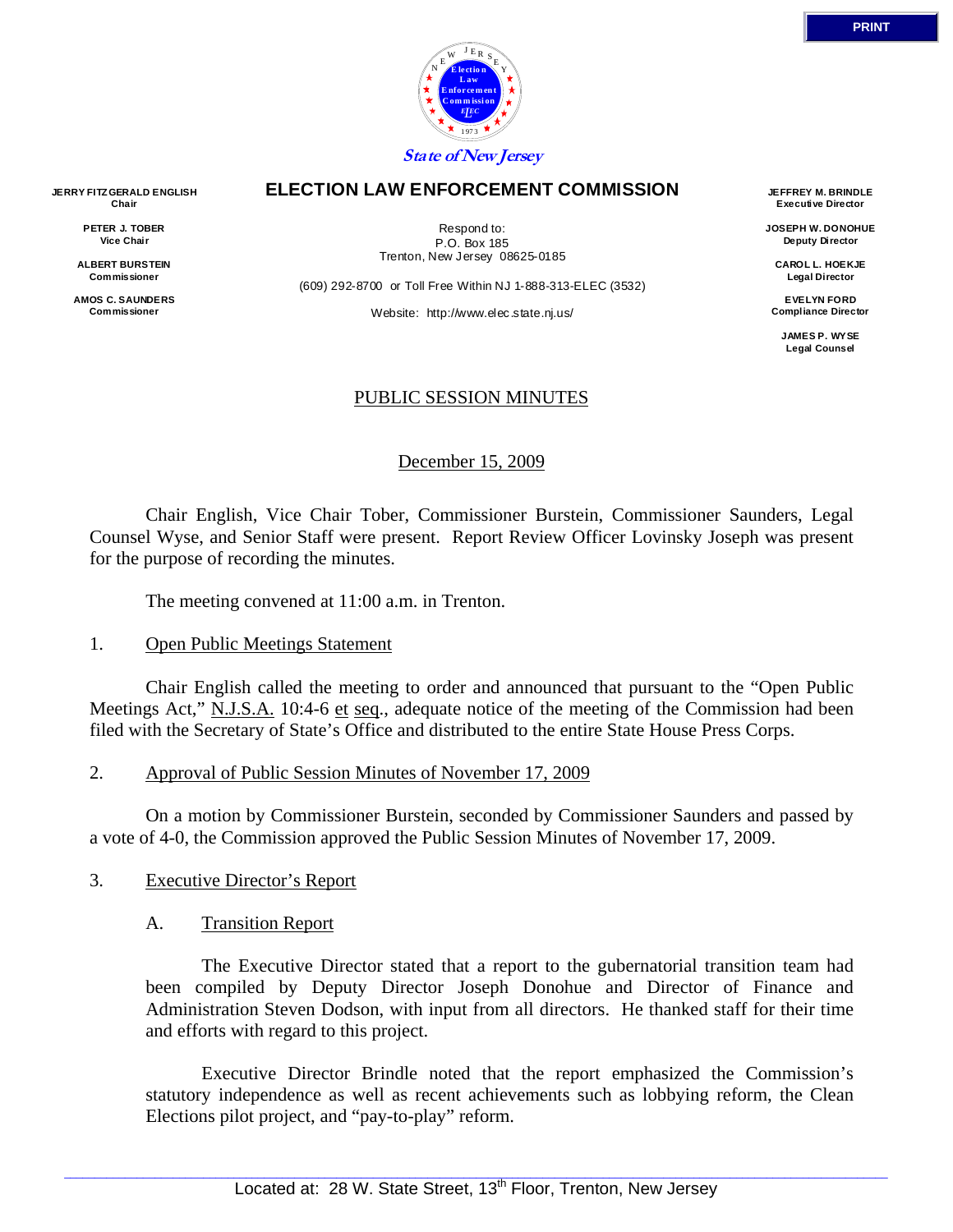Further, the Executive Director informed the Commissioners that the report emphasized the Commission's greater enforcement and regulatory responsibilities, and the increased difficulty of such duties with a budget decrease of 15 percent since 2006.

 Executive Director Brindle reported that a meeting with the transition team was forthcoming.

#### B. Budget

 Executive Director Brindle informed the Commissioners of an additional anticipated cut to the budget of \$162,000, for which funds had been placed in reserve. However, these funds will likely not be released due to state revenue shortfall.

 The Executive Director stated that most of the decrease in the Commission's budget would be taken from lobbying fees, minimizing impact on staff and payroll. He added that items usually paid for with lobbying fees such as computer upgrades could be temporarily deferred, but the budget nonetheless would remain challenging. He noted that Director of Finance and Administration Dodson had negotiated the terms of the budget cut with the Office of Management and Budget.

## C. Citizens United v. Federal Election Commission

 Executive Director Brindle informed the Commissioners that a decision in Citizens United, which will likely loosen federal campaign finance rules for corporations and unions, was imminent for early 2010.

 The Executive Director added that staff would review the decision for any impact it may have on New Jersey's Campaign Act.

## D. Ballot Statements

 Executive Director Brindle reported that the Commission was currently receiving vouchers from county clerks for ballot statement reimbursements. The Executive Director added that the \$600,000 allotment for reimbursements was so far sufficient to cover costs.

# E. Training Sessions

 Executive Director Brindle announced that the Commission would conduct training sessions for the May 2010 municipal primary election in Bayonne, Newark, and Trenton. The Executive Director noted that Compliance Director Evelyn Ford was responsible for the implementation of this program.

## F. Coordination with County Clerks

 Executive Director Brindle reported that the office of the Hunterdon County Clerk has invited the Commission's Compliance staff to attend a seminar for candidates and committee personnel.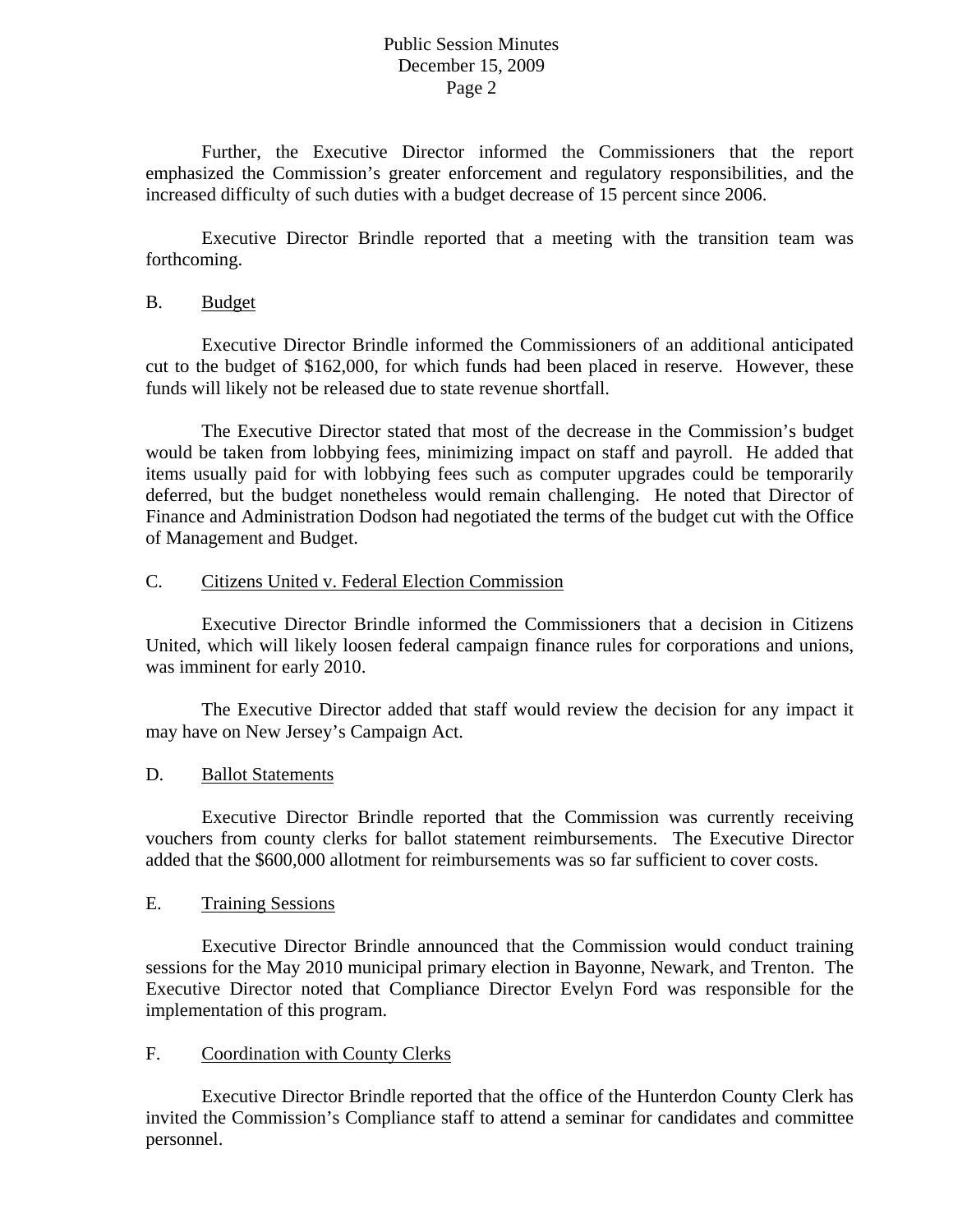# G. Legislation

 Executive Director Brindle informed the Commissioners that there was not currently any pending legislation that may fall under the Commission's jurisdiction.

 Chair English suggested that the Commission discuss prioritization of legislative proposals at future meetings.

# H. Sunset Regulations

 Executive Director Brindle provided a summary of the sunset regulation renewal process. He stated that a public hearing would be held at the February 16, 2010 meeting with a court reporter present to record the proceedings.

 Additionally, the Executive Director noted that the comment period for the proposed regulations will end on February 19, 2010 with adoption anticipated at the March 23, 2010 meeting.

Commissioner Saunders stated that he would not be present at the February meeting.

## I. Speaking Invitation - American Conference Institute

 Executive Director Brindle informed the Commissioners that he had received an invitation to speak before the American Conference Institute (ACI) in Washington, D.C. on April 29, 2010. He added that the ACI is a group composed of business specialists, lawyers, and other professionals that oversees trends in certain industry sectors, law, and public policy.

 The Executive Director noted that the speaking engagement had received approval by the State Ethics Commission as the ACI is not an interested party subject to regulation by the Commission.

 Executive Director Brindle reported that his speech would encompass "pay-to-play" and lobbying regulation in New Jersey.

# J. Winter Meeting Schedule

- January 19, 2010 at 10:00 a.m. in Trenton;
- February 16, 2010 at 10:00 a.m. in Trenton; and
- March 23, 2010 at 10:00 a.m. in Trenton.

 Chair English suggested that the Commission prepare a proposal for telephone conference in the event of inclement weather.

 The Chair reported that she had engaged in discussion with Executive Director Brindle on prioritizing legislative initiatives.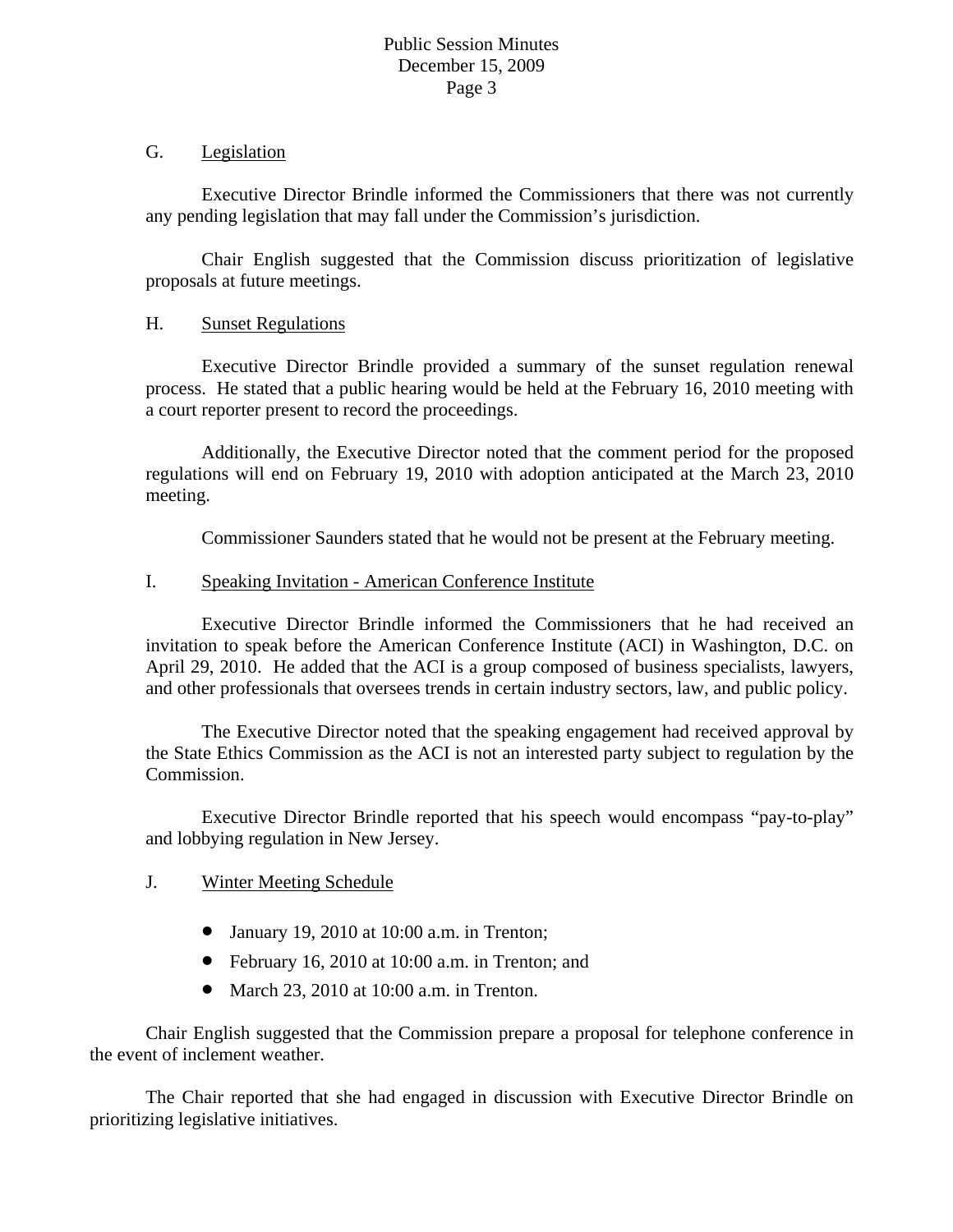Commissioner Burstein noted that legislative recommendations routinely appear in the Commission's annual report, but are not highlighted. He asked Chair English if she suggested such recommendations be placed on a separate document.

 The Chair replied in the affirmative, and proposed increasing the distribution list of legislative recommendation recipients.

 Commissioner Burstein suggested that detailed explanation of proposed legislative changes would be helpful in future initiatives.

 Chair English stated that projects such as the newsletter have increased the profile of the Commission.

 The Commissioners suggested that legislative proposals be prepared for discussion at the next meeting.

 Executive Director Brindle stated that recommendations would be prepared for the January 19, 2010 meeting.

# 4. Report on Return of Funds by 2009 Gubernatorial Primary Election Candidates

 Special Programs Director Amy Davis informed the Commissioners that a publicly-financed gubernatorial candidate in the 2009 primary election was required to return to the State all funds remaining unspent at the conclusion of the campaign by December 2, 2009.

 Director Davis noted that to protect the State's interest in return of unspent funds, each publicly-financed gubernatorial campaign is required to observe postelection restrictions on spending, which permit postelection expenditures of campaign funds only to satisfy obligations incurred on or before the date of the primary election and to pay the reasonable and necessary costs of closing the campaign. She further noted that each publicly-financed campaign is also required to continue to file certified postelection quarterly reports until there is no remaining balance in any campaign depository and all outstanding obligations are satisfied.

 Director Davis announced that consequently, staff has advised publicly-financed Candidates Christopher J. Christie and Steven Lonegan in writing of the restrictions on postelection spending, the continuing obligation to file postelection quarterly reports, the obligation to observe the \$3,400 contribution limit, and the obligation to return to the State all funds remaining unexpended after the liquidation of all obligations.

The Director reported that Candidate Steven Lonegan's October 15, 2009 quarterly report and subsequent correspondence received from the campaign indicated that there are no funds available for return to the State because the campaign's outstanding obligations exceed cash-on-hand as follows:

| Candidate      | <b>Cash-On-Hand</b> | Outstanding<br><b>Obligations</b> |
|----------------|---------------------|-----------------------------------|
| Steven Lonegan | \$86,086.62         | \$94,790.41                       |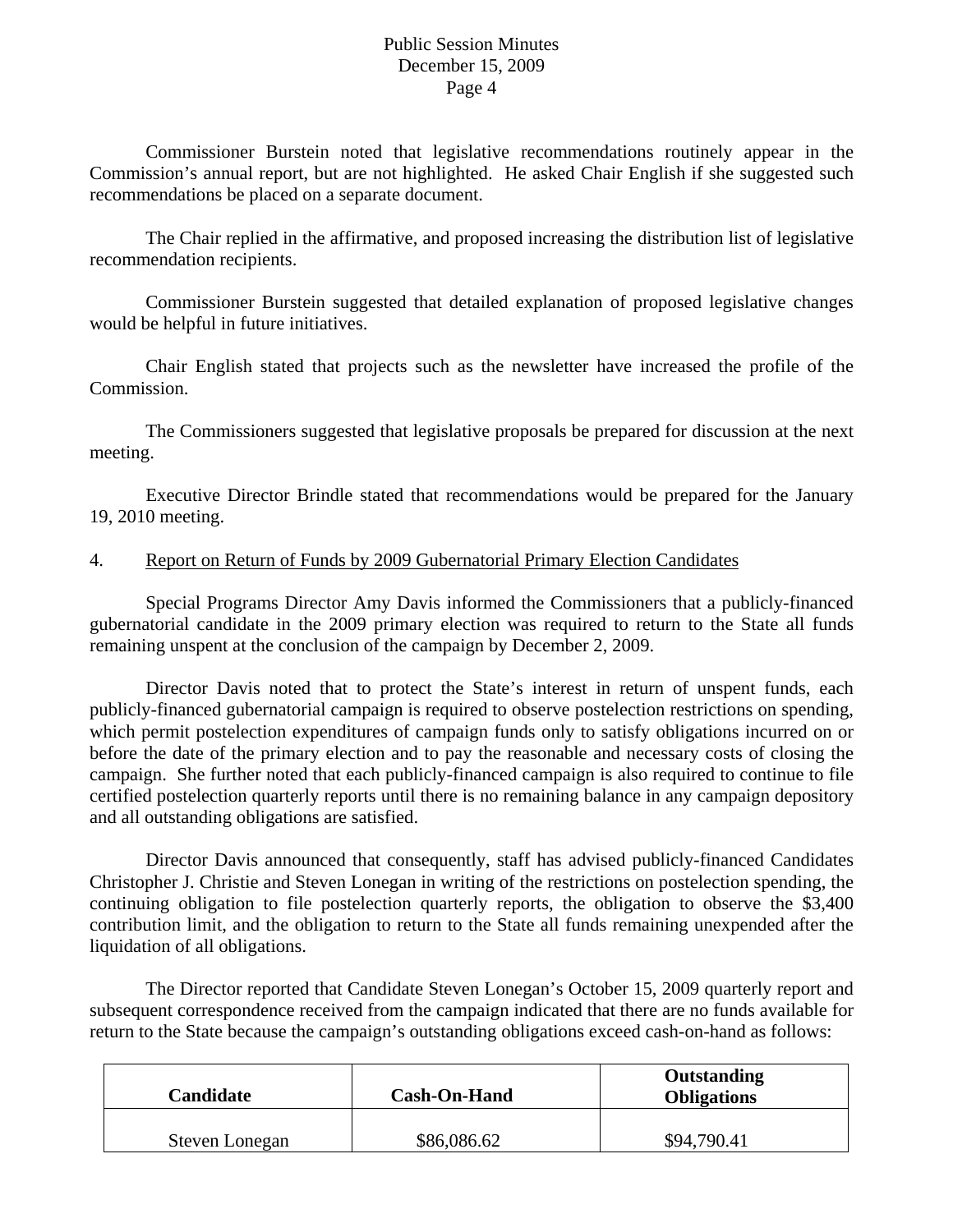Director Davis additionally reported Candidate Chris Christie's October 15, 2009 quarterly report indicated cash-on-hand totaling \$165,962.46 and \$32,925.38 in outstanding obligations. She further announced that on November 17<sup>th</sup>, Treasurer Ron Gravino requested the Christie campaign be able to retain \$55,000 for any audit-related expenses that may arise and forwarded a refund check in the amount of \$51,539. The Director reported that Treasurer Gravino indicated to staff that the campaign committee's current cash-on-hand was \$55,000 after all bills were paid, and that staff will examine the quarterly report to be filed on January 15, 2010 to verify that that the remaining balance is \$55,000.

 Director Davis noted that since 1985, no publicly-financed gubernatorial campaign has been able to conclude its business in the six-month period provided. She explained that consequently, since 1985 and pursuant to statutory authority, the Commission has approved campaigns' requests to retain funds to meet outstanding obligations and audit and compliance expenses. The Director stated that staff therefore recommends that the Commission approve retention of funds by the Christie campaign in the amount of \$55,000 for the limited purpose of meeting outstanding obligations and paying audit and other expenses necessary to close their campaign.

Director Davis added that staff further recommends that the two 2009 primary election campaigns again be advised in writing of the continuing obligation to file quarterly reports, the restrictions on postelection spending, the requirement to observe the \$3,400 primary election contribution limit, and the continuing obligation to return to the State any funds which may become available once outstanding obligations are liquidated. The Director indicated that staff further recommends that the campaigns be advised that, pursuant to N.J.A.C. 19:25-16.33(c), postelection expenditures continue to be subject to the \$5 million 2009 primary election expenditure limit.

 On a motion by Commissioner Saunders, seconded by Commissioner Burstein and passed by a vote of 4-0, the Commission approved the status report on return of funds by 2009 gubernatorial primary election candidates.

Chair English inquired as to the status of Inaugural committees and their regulation.

Director Davis responded that they were separate entities, but are required to file reports until all funds are liquidated. She added that Inaugural committees are subject to \$500 contribution limit.

Commissioner Burstein asked whether or not any prior campaigns had made application pursuant to the new regulation concerning finalization with net debt.

Director Davis informed the Commission that applications had been received from the Schundler and Frank's campaigns.

Legal Director Carol Hoekje announced that the sunset regulation proposal had been accepted by the Office of Administrative Law, and would be published on December 21, 2009 in the New Jersey Register.

#### 5. Resolution to go into Executive Session

 On a motion by Commissioner Burstein, seconded by Commissioner Saunders and passed by a vote of 4-0, the Commission resolved to go into Executive Session to discuss anticipated litigation, which will become public as follows: